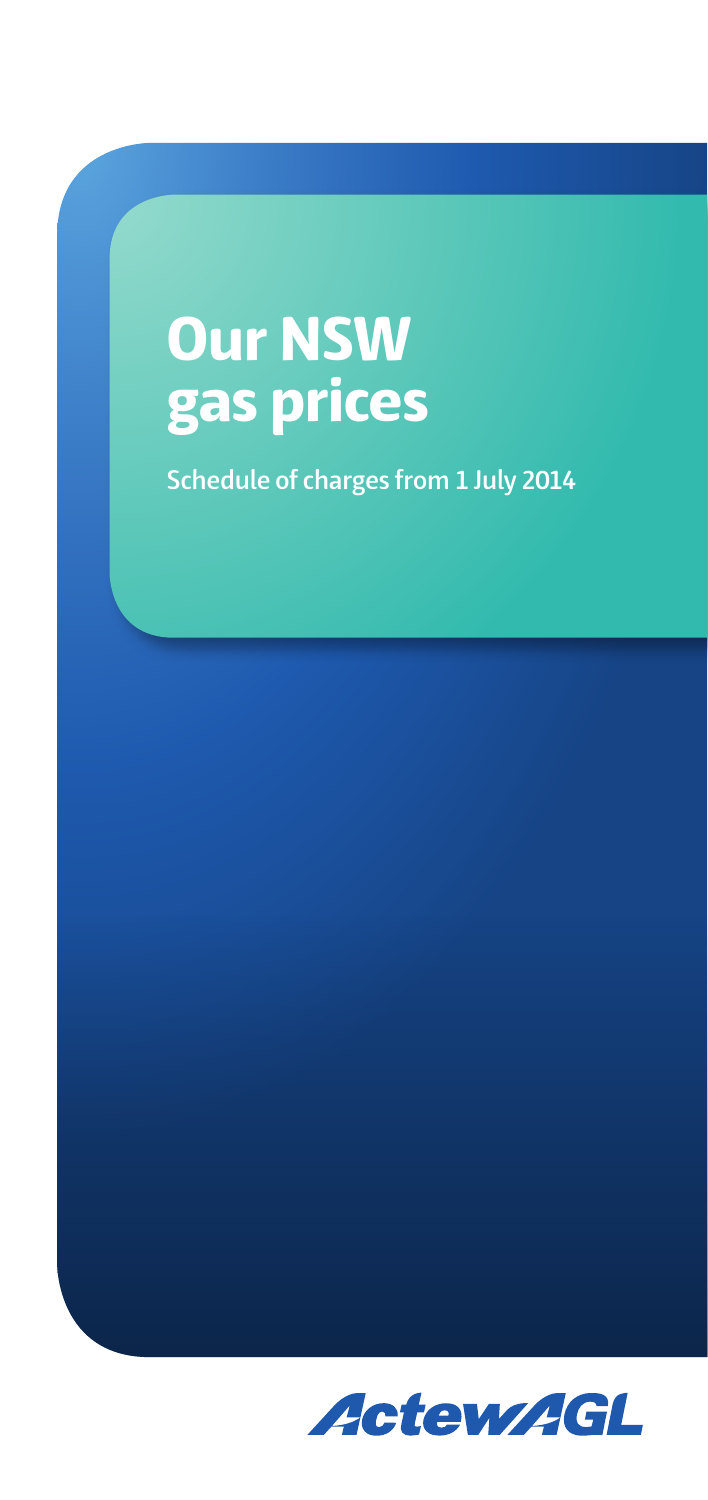### **Queanbeyan and Bungendore region**

The following rates apply from 1 July 2014. Accounts issued on or after that date will be charged on a pro-rata basis.

#### **1 Residential**

| Plan      |                         | Unit        | 2014-15<br>GST | 2014-15<br>GST |
|-----------|-------------------------|-------------|----------------|----------------|
|           | Home                    |             | exclusive      | inclusive      |
|           | Supply charge           | $¢$ per day | 65.62          | 72.182         |
|           | Usage rates:            |             |                |                |
| $\bullet$ | first 41.0959 MJ/day    | $\zeta/MJ$  | 2.591          | 2.8501         |
| $\bullet$ | next 2,704.1096 MJ/day  | $\zeta/MJ$  | 2.381          | 2.6191         |
| $\bullet$ | next 10,964.3836 MJ/day | $\zeta/MJ$  | 2.300          | 2.5300         |
| ٠         | thereafter              | $\zeta/M$   | 2.099          | 2.3089         |

#### **2 Industrial and Commercial**

| Plan      |                         | Unit        | 2014-15<br>GST<br>exclusive | 2014-15<br>GST<br>inclusive |
|-----------|-------------------------|-------------|-----------------------------|-----------------------------|
|           | <b>Business</b>         |             |                             |                             |
|           | Supply charge           | $¢$ per day | 74.84                       | 82.324                      |
|           | Usage rates:            |             |                             |                             |
| $\bullet$ | first 41.0959 MJ/day    | $\zeta/MJ$  | 2.465                       | 2.7115                      |
| $\bullet$ | next 2,704.1096 MJ/day  | $\zeta/MJ$  | 2.258                       | 2.4838                      |
| $\bullet$ | next 10,964.3836 MJ/day | $\zeta/MJ$  | 2.185                       | 2.4035                      |
| ٠         | thereafter              | $\zeta/M$   | 1.980                       | 2.1780                      |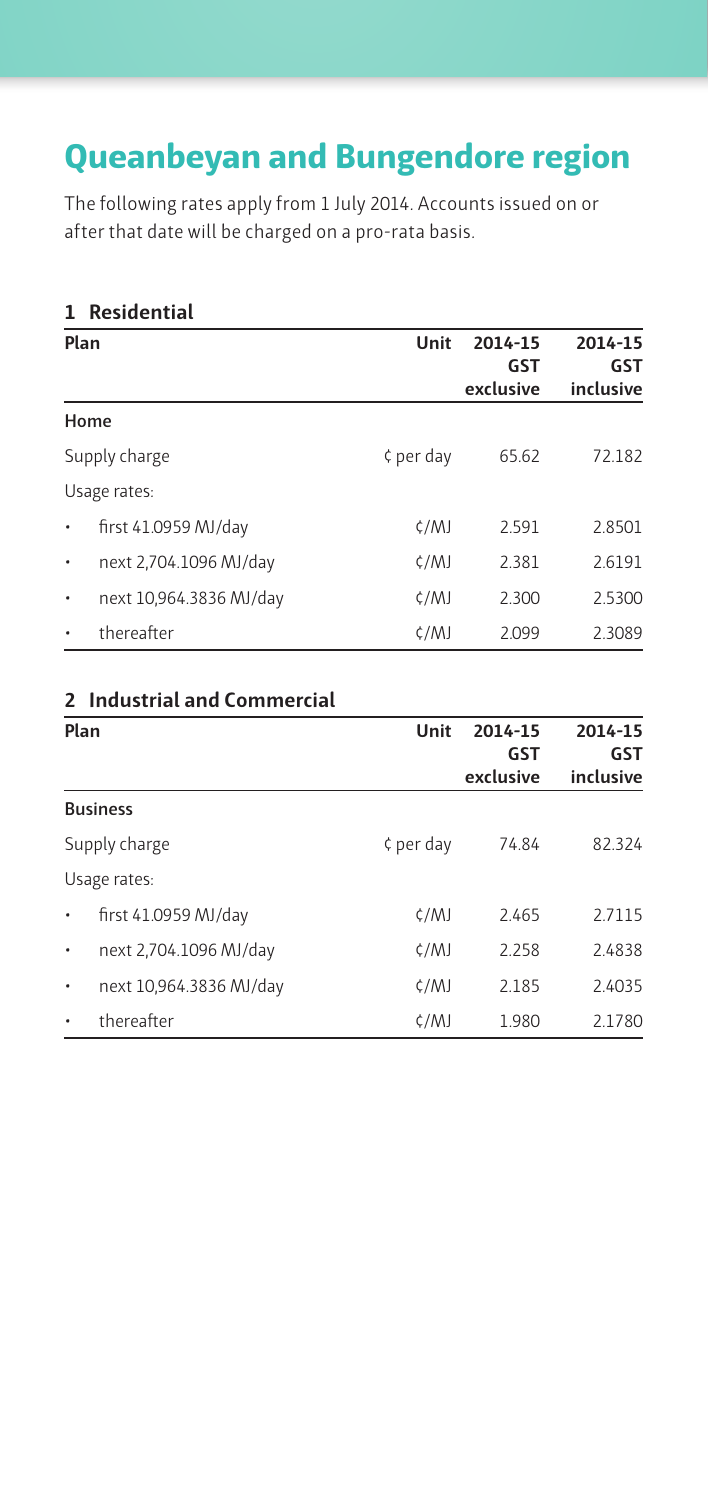|     |                                                                                                      | 2014-15<br>GST<br>exclusive                      | 2014-15<br>GST<br>inclusive |
|-----|------------------------------------------------------------------------------------------------------|--------------------------------------------------|-----------------------------|
| 3.1 | Account establishment fee                                                                            | \$26.55                                          | \$29.21                     |
| 3.2 | Account establishment fee<br>(eligible concession cardholders)                                       | \$13.05                                          | \$14.36                     |
| 3.3 | Collector call fee                                                                                   | \$40.29                                          | \$44.32                     |
| 3.4 | Disconnection / reconnection fee                                                                     | \$94.67                                          | \$104.14                    |
| 3.5 | After-hours reconnection                                                                             | \$135.65                                         | \$149.22                    |
| 3.6 | High bill field visit                                                                                | \$66.19                                          | \$72.81                     |
| 3.7 | Late payment fee*                                                                                    | \$13.05                                          | \$13.05                     |
| 3.8 | Dishonoured payment*                                                                                 | \$28.35                                          | \$28.35                     |
| 3.9 | Special meter read fee (including moving in<br>and moving out of your supply address)                | \$56.40                                          | \$62.04                     |
|     | 3.10 Network disconnection fee                                                                       | \$139.84                                         | \$153.82                    |
|     | 3.11 Network reconnection fee                                                                        | \$104.05                                         | \$114.46                    |
|     | 3.12 Meter testing charges:                                                                          |                                                  |                             |
|     | 12 cubic metres                                                                                      | \$56.71                                          | \$62.38                     |
|     | 33 cubic metres                                                                                      | \$81.05                                          | \$89.16                     |
|     | 85 cubic metres                                                                                      | \$108.29                                         | \$119.12                    |
|     | 300 cubic metres                                                                                     | \$407.42                                         | \$448.16                    |
|     | 880 cubic metres                                                                                     | \$1,087.07                                       | \$1,195.78                  |
|     | 3.13 Security deposit:                                                                               |                                                  |                             |
|     | residential (refund after residential<br>bills paid on time for one year)*                           | Up to 1.5 times the average<br>quarterly account |                             |
|     | business (refund after business                                                                      | Up to 4.5 times the average                      |                             |
|     | bills paid on time for two years)*                                                                   |                                                  | monthly account             |
|     | 3.14 Payment processing fee (may apply if you<br>pay by credit or debit card - % of payment<br>made) | 0.55%                                            | 0.60%                       |

#### **3 Miscellaneous fees and charges (Queanbeyan and Bungendore region)**

\* *GST not applicable.*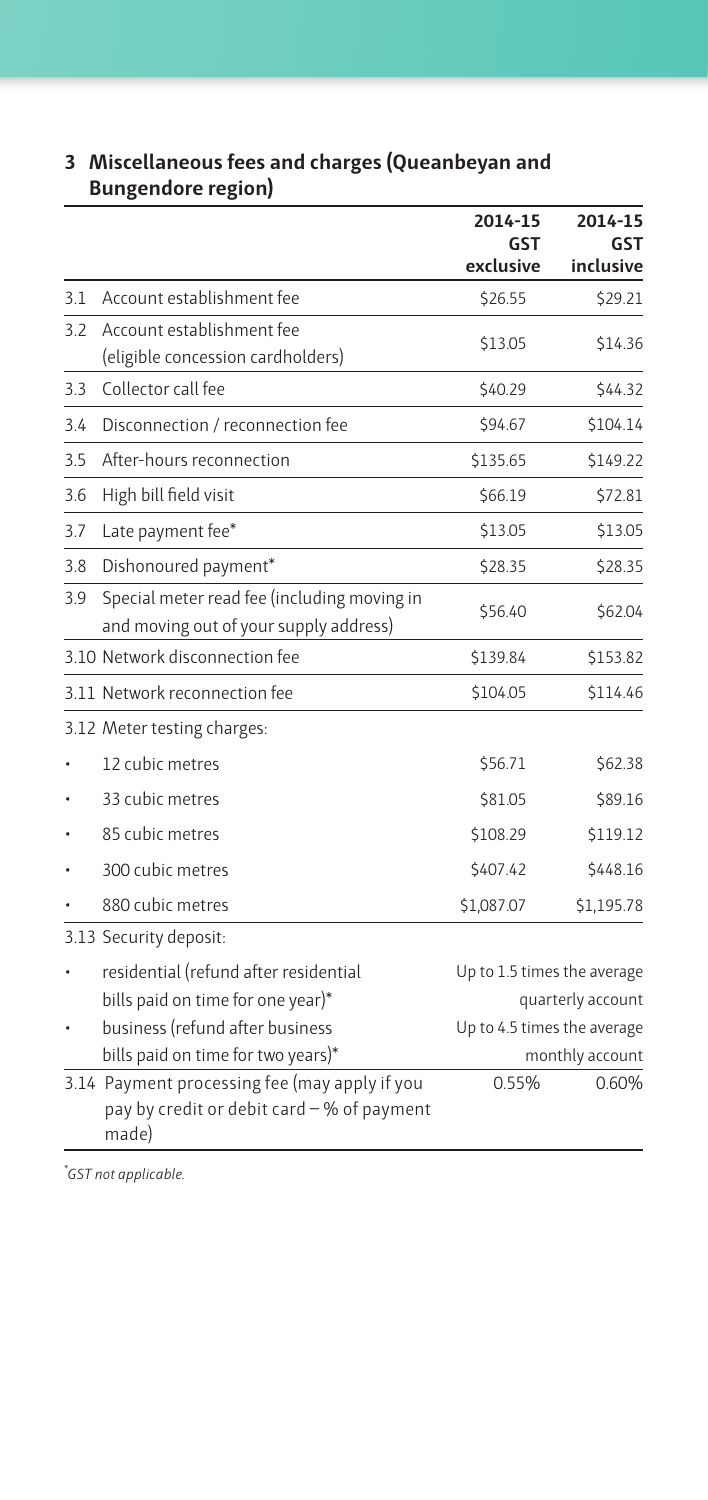## **Shoalhaven region**

The following rates apply from 1 July 2014. Accounts issued on or after that date will be charged on a pro-rata basis.

#### **1 Residential**

| Plan          | Unit        | GST                 | 2014-15 2014-15<br><b>GST</b> |
|---------------|-------------|---------------------|-------------------------------|
|               |             | exclusive inclusive |                               |
| Home          |             |                     |                               |
| Supply charge | $¢$ per day | 62.74               | 69.014                        |
| Usage rates   | $\zeta/MJ$  | 2.443               | 2.6873                        |

#### **2 Industrial and Commercial Plan Unit 2014-15 GST exclusive inclusive 2014-15 GST Business** Supply charge  $\zeta$  per day 74.93 82.42 Usage rates: • first 821.918 MJ/day ¢/MJ 2.527 2.7797 • thereafter ¢/MJ 2.257 2.4827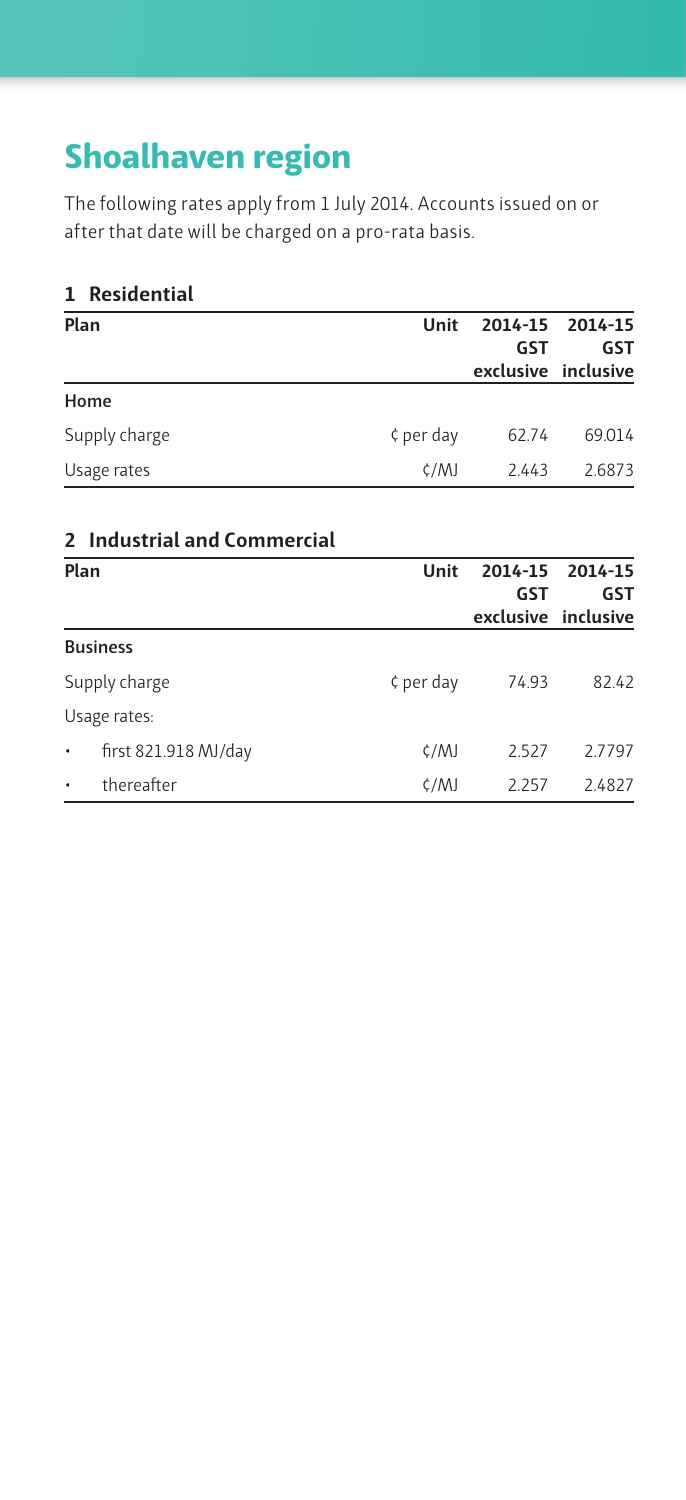|      |                                                                                                                          | 2014-15<br>GST<br>exclusive                                | 2014-15<br>GST<br>inclusive |
|------|--------------------------------------------------------------------------------------------------------------------------|------------------------------------------------------------|-----------------------------|
| 3.1  | Account establishment fee                                                                                                | \$26.55                                                    | \$29.21                     |
| 3.2  | Account establishment fee<br>(eligible concession cardholders)                                                           | \$13.05                                                    | \$14.36                     |
| 3.3  | Collector call fee                                                                                                       | \$40.29                                                    | \$44.32                     |
| 3.4  | Disconnection / reconnection fee                                                                                         | \$94.67                                                    | \$104.14                    |
| 3.5  | After-hours reconnection                                                                                                 | \$135.54                                                   | \$149.09                    |
| 3.6  | High bill field visit                                                                                                    | \$66.19                                                    | \$72.81                     |
| 3.7  | Late payment fee*                                                                                                        | \$13.05                                                    | \$13.05                     |
| 3.8  | Dishonoured payment*                                                                                                     | \$28.35                                                    | \$28.35                     |
| 3.9  | Special meter read fee (including moving in<br>and moving out of your supply address)                                    | \$56.40                                                    | \$62.04                     |
| 3.10 | Network disconnection fee                                                                                                | \$139.84                                                   | \$153.82                    |
| 3.11 | Meter testing charges:                                                                                                   |                                                            |                             |
|      | 12 cubic metres                                                                                                          | \$56.71                                                    | \$62.38                     |
|      | 33 cubic metres                                                                                                          | \$81.05                                                    | \$89.16                     |
|      | 85 cubic metres                                                                                                          | \$108.29                                                   | \$119.12                    |
|      | 300 cubic metres                                                                                                         | \$407.42                                                   | \$448.16                    |
|      | 880 cubic metres<br>٠                                                                                                    | \$1,087.07                                                 | \$1,195.78                  |
|      | 3.12 Security deposit:                                                                                                   |                                                            |                             |
|      | residential (refund after residential<br>bills paid on time for one year)*<br>business (refund after business bills<br>٠ | Up to 1.5 times the average<br>Up to 4.5 times the average | quarterly accoun            |
|      | paid on time for two years)*                                                                                             |                                                            | monthly account             |
| 3.13 | Payment processing fee (may apply if you<br>pay by credit or debit card - % of payment<br>made)                          | 0.55%                                                      | 0.60%                       |

### **3 Miscellaneous fees and charges (Shoalhaven region)**

\* *GST not applicable.*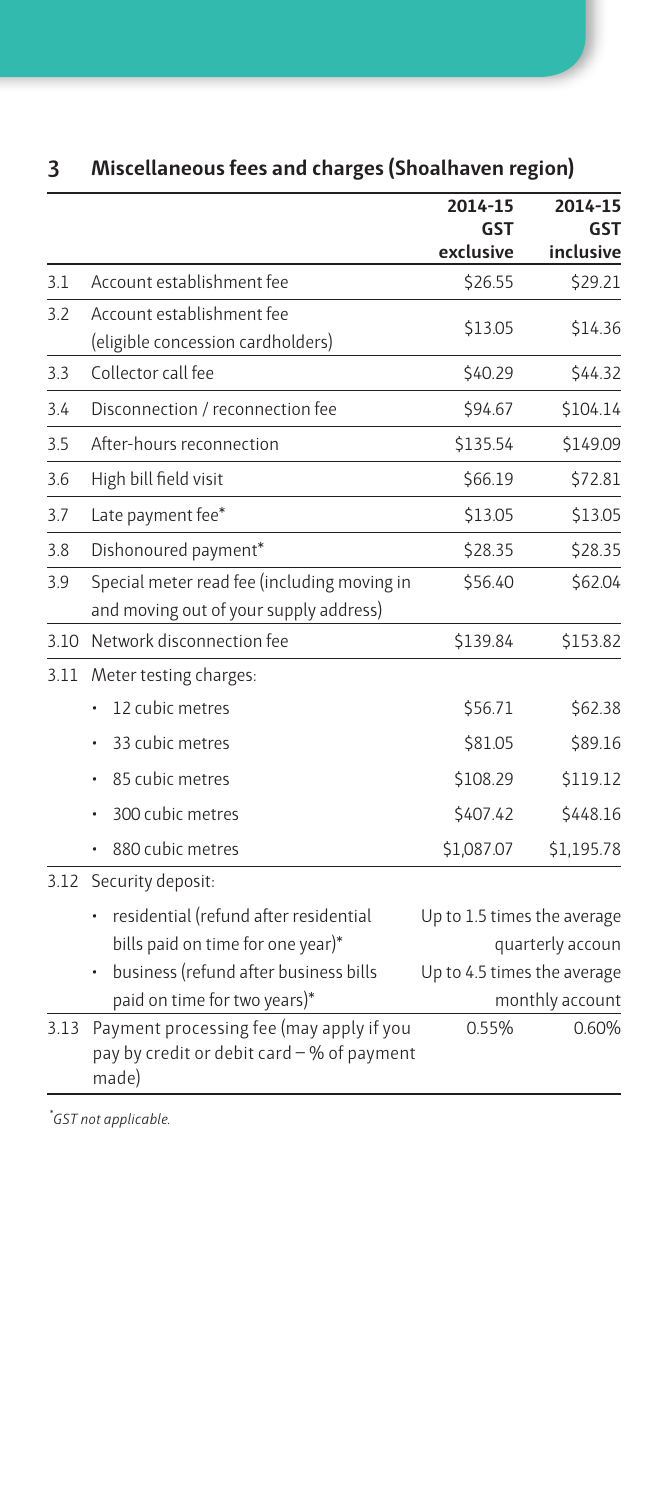# **Capital region (Boorowa, Goulburn, Yass and Young)**

The following rates apply from 1 July 2014. Accounts issued on or after that date will be charged on a pro-rata basis.

#### **1 Residential**

| Plan          |                         | Unit       | 2014-15          | 2014-15          |
|---------------|-------------------------|------------|------------------|------------------|
|               |                         |            | GST<br>exclusive | GST<br>inclusive |
| Home          |                         |            |                  |                  |
| Supply charge |                         | ¢ per day  | 52.94            | 58.234           |
|               | Usage rates:            |            |                  |                  |
| $\bullet$     | first 41.0959 MJ/day    | $\zeta/MJ$ | 3.513            | 3.8643           |
| $\bullet$     | next 49.3151 MJ/day     | $\zeta/MJ$ | 2.779            | 3.0569           |
| $\bullet$     | next 189.0411 MJ/day    | $\zeta/MJ$ | 2.367            | 2.6037           |
| $\bullet$     | next 2,465.7534 MJ/day  | $\zeta/MJ$ | 2.336            | 2.5696           |
| ٠             | next 10,964.3836 MJ/day | $\zeta/MJ$ | 2.319            | 2.5509           |
| ٠             | thereafter              | $\zeta/M$  | 0.685            | 0.7535           |

#### **2 Industrial and Commercial**

| Plan          |                         | Unit        | 2014-15<br>GST | 2014-15<br>GST |
|---------------|-------------------------|-------------|----------------|----------------|
|               |                         |             | exclusive      | inclusive      |
|               | <b>Business</b>         |             |                |                |
| Supply charge |                         | $¢$ per day | 68.31          | 75.141         |
|               | Usage rates:            |             |                |                |
| $\bullet$     | first 41.0959 MJ/day    | $\zeta/MJ$  | 3.848          | 4.2328         |
|               | next 49.3151 MJ/day     | $\zeta/MJ$  | 2.384          | 2.6224         |
| $\bullet$     | next 189.0411 MJ/day    | $\zeta/MJ$  | 2.342          | 2.5762         |
| $\bullet$     | next 2,465.7534 MJ/day  | $\zeta/MJ$  | 2.320          | 2.5520         |
| $\bullet$     | next 10,964.3836 MJ/day | $\zeta/MJ$  | 2.199          | 2.4189         |
| $\bullet$     | thereafter              | $\zeta/MJ$  | 1.850          | 2.0350         |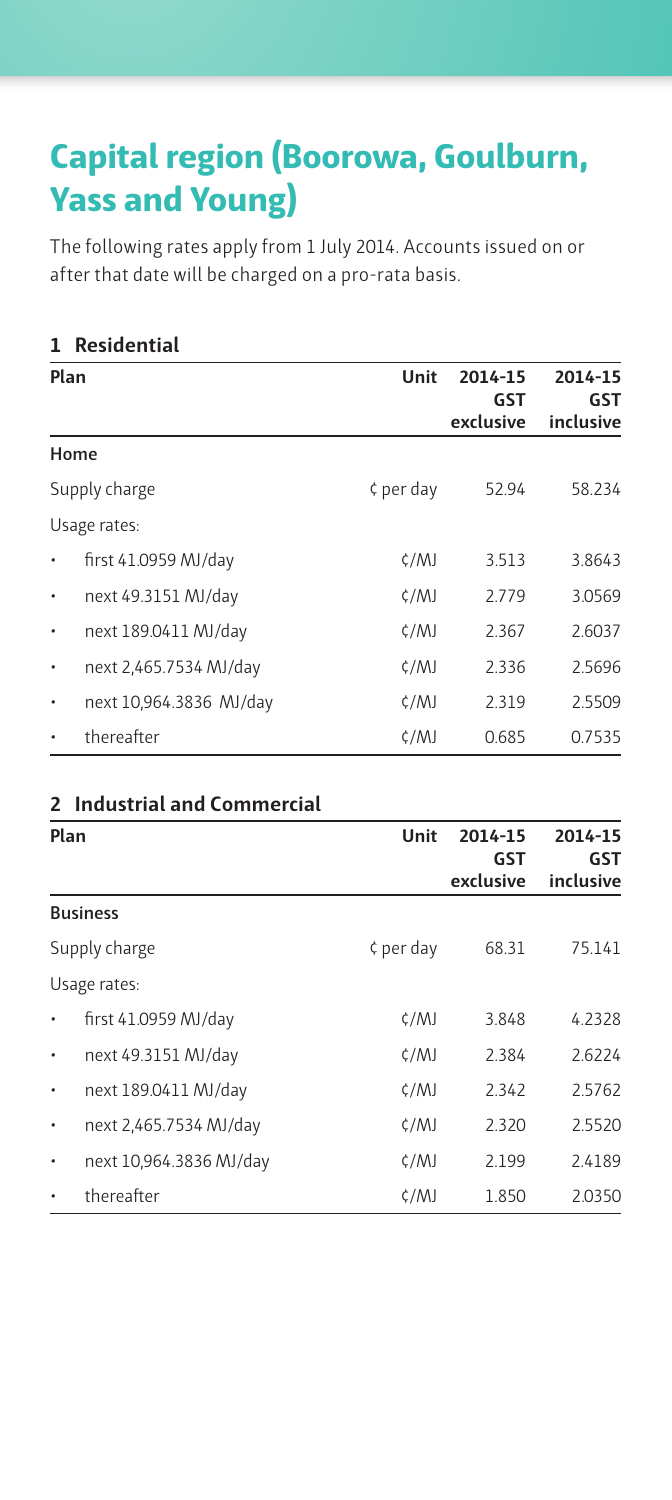|      |                                                                                                 | 2014-15<br>GST<br>exclusive | 2014-15<br>GST<br>inclusive |
|------|-------------------------------------------------------------------------------------------------|-----------------------------|-----------------------------|
| 3.1  | Account establishment fee                                                                       | \$26.55                     | \$29.21                     |
| 3.2  | Account establishment fee (eligible<br>concession cardholders)                                  | \$13.05                     | \$14.36                     |
| 3.3  | Collector call fee                                                                              | \$40.29                     | \$44.32                     |
| 3.4  | Disconnection / reconnection fee                                                                | \$94.67                     | \$104.14                    |
| 3.5  | After-hours reconnection                                                                        | \$135.65                    | \$149.22                    |
| 3.6  | High bill field visit                                                                           | \$66.19                     | \$72.81                     |
| 3.7  | Late payment fee*                                                                               | \$13.05                     | \$13.05                     |
| 3.8  | Dishonoured payment*                                                                            | \$28.35                     | \$28.35                     |
| 3.9  | Special meter read fee (including moving in<br>and moving out of your supply address)           | \$42.77                     | \$47.05                     |
| 3.10 | Network disconnection/reconnection                                                              |                             |                             |
|      | temporary                                                                                       | \$149.63                    | \$164.59                    |
|      | permanent                                                                                       | \$441.65                    | \$485.82                    |
| 3.11 | Decommissioning and meter removal:                                                              |                             |                             |
|      | meters with a capacity of less than or equal<br>to 6m <sup>3</sup> /hr                          | \$1,024.85                  | \$1,127.34                  |
|      | meters with a capacity of greater than 6m <sup>3</sup> /hr                                      | \$2,190.77                  | \$2,409.85                  |
| 3.12 | Meter testing charges:                                                                          |                             |                             |
|      | 12 cubic metres                                                                                 | \$56.71                     | \$62.38                     |
|      | 33 cubic metres                                                                                 | \$81.05                     | \$89.16                     |
|      | 85 cubic metres                                                                                 | \$108.29                    | \$119.12                    |
|      | 300 cubic metres                                                                                | \$407.42                    | \$448.16                    |
|      | 880 cubic metres                                                                                | \$1,087.07                  | \$1,195.78                  |
| 3.13 | Security deposit:                                                                               |                             |                             |
|      | residential (refund after residential                                                           |                             | Up to 1.5 times the         |
|      | bills paid on time for one year)*                                                               | average quarterly account   |                             |
|      | • business (refund after business bills                                                         |                             | Up to 4.5 times the         |
|      | paid on time for two years)*                                                                    | average monthly account     |                             |
| 3.14 | Payment processing fee (may apply if you<br>pay by credit or debit card - % of payment<br>made) | 0.55%                       | 0.60%                       |

### **3 Miscellaneous fees and charges (Capital region)**

\* *GST not applicable.*